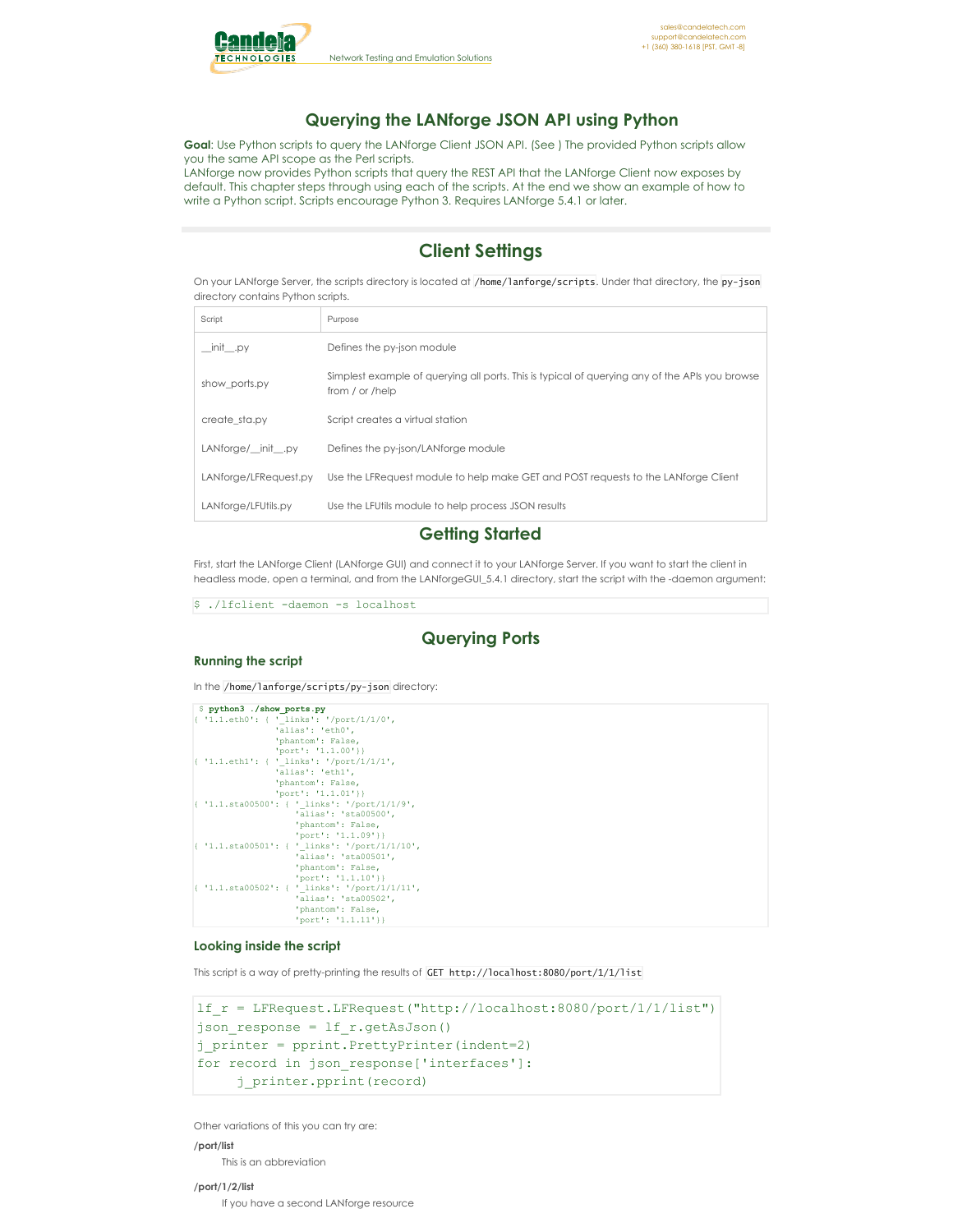# **/port/1/2/eth0**

Show a specific port

# **Example of Creating a Station**

## **Running the script**

| [lanforge@ct524-debbie py-json]\$ python3 ./create sta.py           |
|---------------------------------------------------------------------|
| Example 1: will create stations sta0200, sta0201, sta0202           |
| Ex 1: Checking for station : http://localhost:8080/port/1/1/sta0200 |
| $\cdots$                                                            |
| Ex 1: Next we create stations                                       |
| Ex 1: Next we create station sta0200                                |
| Ex 1: station up sta0200                                            |
| Example 2: using port list to find stations                         |
| Ex 2: checking for station : sta0220                                |
| Ex 2: create station sta0220                                        |
| Ex 2: set port sta0220                                              |
| Example 3: bring ports up and down                                  |
| Ex $3:$ setting ports up                                            |
| Ex 3: setting ports down                                            |
| ports are down                                                      |
| Example 4: Modify stations to mode /a                               |
| using add sta to set sta0200 mode                                   |
| Example 5: change station encryption from wpa2 to wpa3              |
| using add sta to set sta0200 wpa3                                   |
| Example 7: alter TX power on wiphy0                                 |
|                                                                     |

### **Looking inside the script**

### **Create a station**

lf\_r = LFRequest.LFRequest(base\_url+"/cli-form/add\_sta")

Flags are a decimal equivalent of a hexadecimal bitfield you can submit as either 0x(hex) or (dec) a helper page is available at http://localhost:8080/help/add\_sta

You can watch console output of the LANforge GUI client when you get errors to this command, and you can also watch the websocket output for a response to this command at <ws://localhost:8081>. Use \$ wsdump ws://localhost:8081/ to follow those messages.

Modes are listed at http://localhost/LANforgeDocs-5.4.1/lfcli\_ug.html or at [https://www.candelatech.com/lfcli\\_ug.html](https://www.candelatech.com/lfcli_ug.html)

The MAC address field is a pattern for creation: entirely random mac addresses do not take advantage of address mask matchin in Ath10k hardware, so we developed this pattern to randomize a section of octets:

**XX**

keep parent

**\***

randomize

### **chars [0-9a-f]**

use this diait

If you get errors like "X is invalid hex character", this indicates a previous rm\_vlan call has not removed your station yet: you cannot rewrite mac addresses with this call, just create **new** stations.

The staNewDownStaRequest() creates a station in the Admin-Down state. This is a good way to efficiently create batches of stations because it defers all the PHY layer activity which takes significant time when you do it in a loop.

lf\_r.addPostData( LFUtils.staNewDownStaRequest(sta\_name, resource\_id=resource\_id, radio=radio, ssid=ssid, passphrase=passphrase)) lf\_r.formPost() sleep(0.05)

Sleeping for 50ms is not sufficient to interact with the station, but is a functional minimum to allow the LANforge to start processing the command; this is a good value to use in a loop that creates stations. Follow with:

LFUtils.waitUntilPortsAppear(resource\_id, desired\_stations)

### **Set station up**

The LANforge API separates STA creation and Ethernet port settings. We need to revisit the stations we create and amend flags to add things like DHCP or ip+gateway, admin-{up,down} for sta\_name in desired\_stations:

```
lf_r = LFRequest.LFRequest(base_url+"/cli-json/set_port")
data = LFUtils.portDhcpUpRequest(resource_id, sta_name)
lf_r.addPostData(data)
lf_r.jsonPost()
sleep(0.05)
```
## **Set station down**

for sta name in desired stations: lf  $r = LFR$ equest.LFRequest(base url+"/cli-json/set port") lf\_r.addPostData(LFUtils.portDownRequest(resource\_id, sta\_name))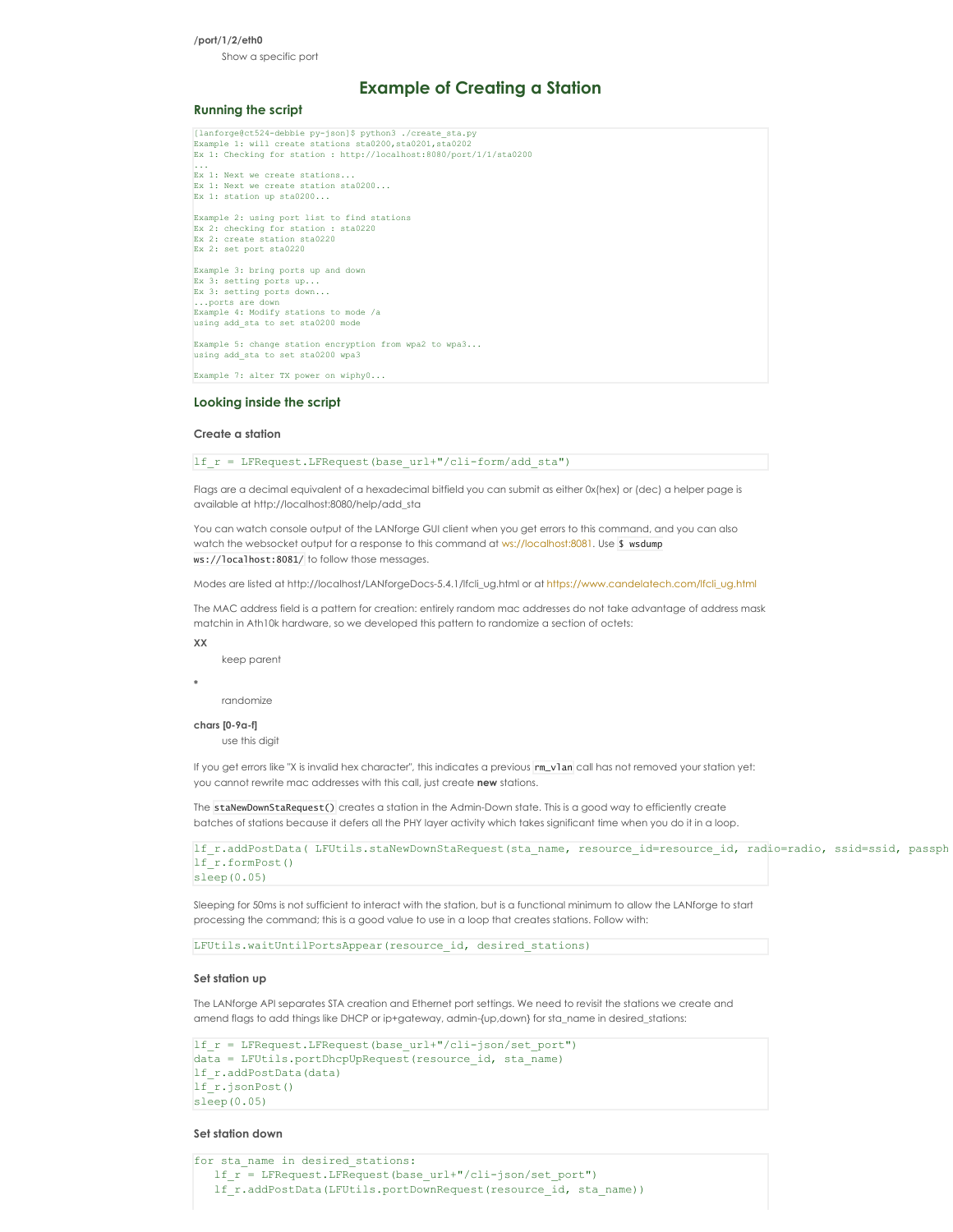```
lf_r.jsonPost()
LFUtils.waitUntilPortsAdminDown(resource id, desired stations)
```
## **Change station mode**

There is not a set\_sta command. Many LANforge CLI commands do a default **modify** if the entity already exists. This is how we can modify attributes of existing stations. For the mode values, see [http://www.candelatech.com/lfcli\\_ug.php#add\\_sta](http://www.candelatech.com/lfcli_ug.php#add_sta)

```
for sta_name in desired_stations:
 lf_r = LFRequest.LFRequest(base_url+"/cli-json/add_sta")
 lf_r.addPostData({
      "shelf":1,
     "resource": resource id,
      "radio": radio,
     "sta_name": sta_name,
      "mode": 1, # 802.11a
  })
 lf_r.jsonPost()
 sleep(0.5)
```
### **Change station protocol**

Flags for add\_sta and set\_port are actually 64-bit values. When the values in the command below are read by the /help/add\_sta page, Javascript cannot deal with integers greater than 32-bits long.

```
lf r = LFRequest.LFRequest(base url+"/cli-json/add sta")
lf_r.addPostData({
   "shelf":1,
   "resource": resource_id,
   "radio": radio,
   "sta_name": sta_name,
   "mode": 0, # mode AUTO
   # sets use-wpa3
   "flags": 1099511627776,
   # sets interest in use-wpa3, wpa2_enable (becomes zero)
   "flags_mask": 1099511628800
\overline{\mathcal{Y}}print("using add sta to set %s wpa3"%sta name)
lf_r.jsonPost()
```
### **Change radio power on radio wiphy0**

Virtual stations do not have individual tx power states. You can set the radio transmit power. See [http://www.candelatech.com/lfcli\\_ug.php#set\\_wifi\\_radio.](http://www.candelatech.com/lfcli_ug.php#set_wifi_radio) The txpower is set through iwconfig, so see **man 8 iwconfig**. Power is in dBm, **auto** or **off**.

Not all flags in a JSON request are actually LANforge CLI parameters. The suppress\_preexec\_method parameter is a meta-flag tells the LANforge client to not check that the port exists before issuing the command. You would use this to expedite a script, because a check-port command is synchronous, not intended to be used in a loop.

```
lf_r = LFRequest.LFRequest(base_url+"/cli-json/set_wifi_radio")
lf_r.addPostData({
  \bar{}}shelf":1,
  "resource":resource_id,
  "radio":radio,
 "mode":NA,
  "txpower": "auto",
  "suppress_preexec_method": "true"
})
lf_r.jsonPost()
```
# **Seeing Errors**

### **Monitoring for Connection Errors**

Use the wsdump utility on the LANforge to see the output of system errors and WiFi Events:

\$ wsdump ws://localhost:8081/

The output will be mostly similar to what you see in the WiFi-Messages tab in the GUI:

|  | < {"wifi-event":"1.1: IFNAME=sta0200 <3>CTRL-EVENT-SCAN-STARTED","timestamp":"2019-11-21T16:00:50.095Z"}      |
|--|---------------------------------------------------------------------------------------------------------------|
|  | < {"wifi-event":"1.1: IFNAME=sta0200 <3>CTRL-EVENT-NETWORK-NOT-FOUND","timestamp":"2019-11-21T16:00:50.095Z"} |
|  | < {"wifi-event":"1.1: sta0200 (phy #1): scan started","timestamp":"2019-11-21T16:00:50.095Z"}                 |
|  | < {"wifi-event":"1.1: sta0200 (phy #1): scan finished: 5745, \"\"","timestamp":"2019-11-21T16:00:50.095Z"}    |
|  | < {"wifi-event":"1.1: IFNAME=sta0220 <3>CTRL-EVENT-SCAN-STARTED","timestamp":"2019-11-21T16:00:50.095Z"}      |
|  | < {"wifi-event":"1.1: IFNAME=sta0220 <3>CTRL-EVENT-NETWORK-NOT-FOUND","timestamp":"2019-11-21T16:00:50.095Z"} |

The message CTRL-EVENT-NETWORK-NOT-FOUND indicates that the SSID we are attempting to connect to is unavailable.

### **Interpreting Python HTTP Error Output**

It won't be uncommon to find errors similar to this: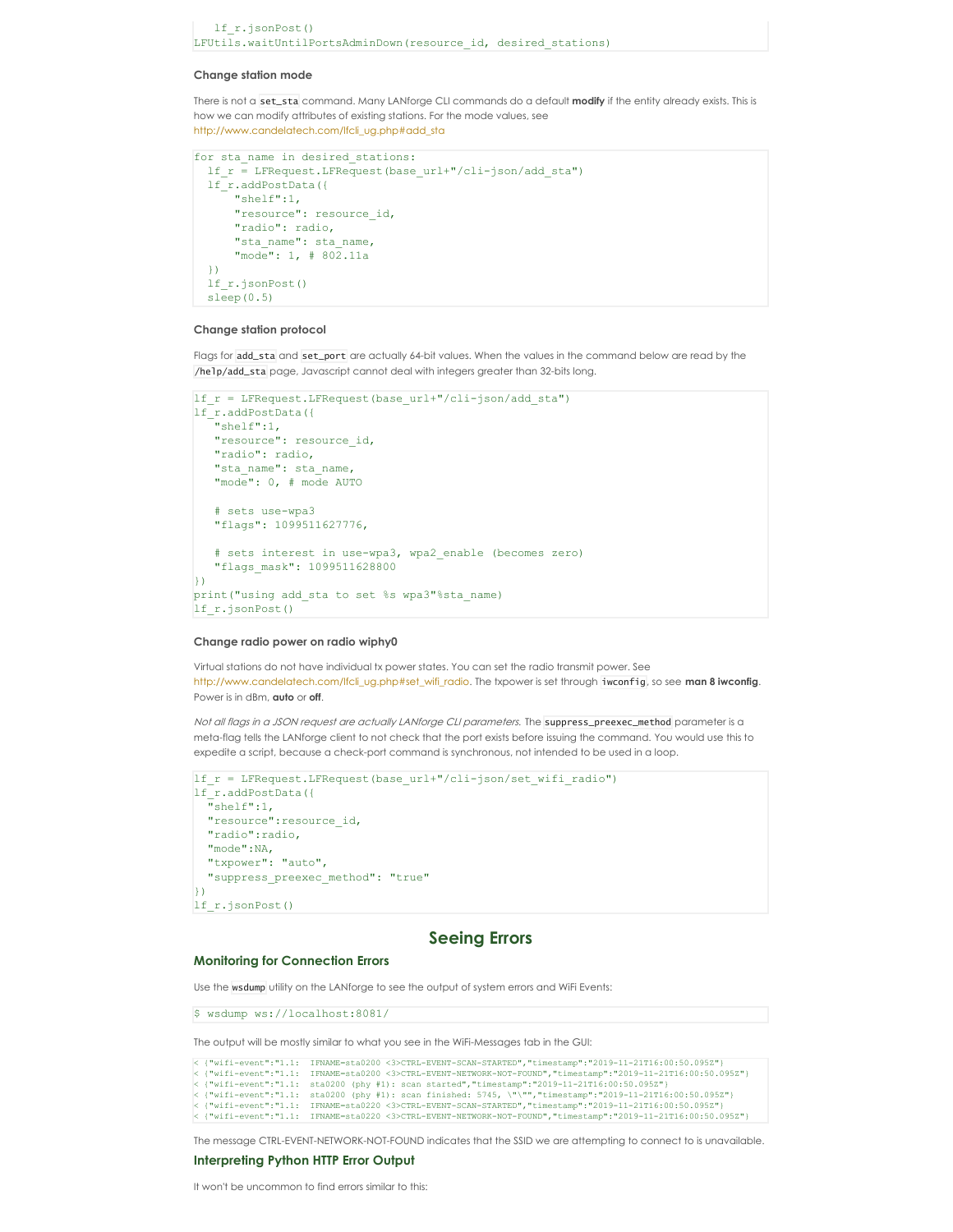| Url: http://localhost:8080/cli-form/set port                                     |
|----------------------------------------------------------------------------------|
| Error: <class 'urllib.error.httperror'=""></class>                               |
| Request URL:                                                                     |
| 'http://localhost:8080/cli-form/set port'                                        |
| Request Content-type:                                                            |
| 'application/x-www-form-urlencoded'                                              |
| Request Accept:                                                                  |
| 'application/json'                                                               |
| Request Data:                                                                    |
| (b'shelf=1&resource=1&port=sta0200&current flags=2147483649&interest=75513858&r' |
| b'eport timer=8000')                                                             |
|                                                                                  |

The HTTPError exception is just some kind of 500 error and is often **timing** related. Perl scripts are subject to similar timing issues. When LANforge is busy creating and destroying stations, it is modifying the network stack during each modification...and this takes time.

You can decode this set\_port request data by pasting the individual values into the /help/set\_port page provided by your LANforge client: [http://localhost:8080/help/set\\_port](http://localhost:8080/help/set_port).

- shelf 1
- resource 1
- port sta0200
- current\_flags 2147483649
- interest 75513858
- report\_timer 8000

For numerical flag fields, you can use the **♻** button to try and decode the values of the flags.

|       | 0                           | ct524-debbie:8080/help/set port |    |                                                                                                                                                                                  | ☆ | $\mathbb{I}$ | z | $m$ | Ξ |
|-------|-----------------------------|---------------------------------|----|----------------------------------------------------------------------------------------------------------------------------------------------------------------------------------|---|--------------|---|-----|---|
|       |                             |                                 |    |                                                                                                                                                                                  |   |              |   |     |   |
|       |                             |                                 |    | <b>Command Composer [set_port]</b>                                                                                                                                               |   |              |   |     |   |
|       |                             |                                 |    |                                                                                                                                                                                  |   |              |   |     |   |
|       | This is the curl command:   |                                 |    |                                                                                                                                                                                  |   |              |   |     |   |
|       | \$ echo '' > /tmp/curl data |                                 |    | \$ curl -sqv -H 'Accept: application/json' -X POST -d '@/tmp/curl data' http://lanforge-srv:8080/cli-form/set port                                                               |   |              |   |     |   |
|       | This is the CLI command:    |                                 |    |                                                                                                                                                                                  |   |              |   |     |   |
|       |                             |                                 |    | 1 1 sta0200 NA NA NA NA 2147483649  NA NA NA NA 75513858  8000 NA  NA NA NA NA NA                                                                                                |   |              |   |     |   |
|       | <b>Parse Command</b>        |                                 |    |                                                                                                                                                                                  |   |              |   |     |   |
| them: | $01$ : shelf                | 1<br>固                          |    | might need to actually write modified values into some fields (when you see<br>token values like [string] or [name]).<br>cmd flags.abort if scripts<br>cmd flags.force MII probe |   |              |   |     |   |
|       | 02: resource                | 1                               |    | cmd flags.from dhcp<br>cmd flags.from user                                                                                                                                       |   |              |   |     |   |
|       | $03$ : port                 | sta0200                         |    | cmd_flags.new_gw_probe<br>cmd flags.new gw probe dev                                                                                                                             |   |              |   |     |   |
|       | 04: ip addr                 | <b>NA</b>                       |    | cmd flags.no hw probe<br>cmd flags.probe wifi<br>cmd flags.reset transceiver                                                                                                     |   |              |   |     |   |
|       | 05: netmask                 | <b>NA</b>                       |    | cmd flags.restart link neg<br>cmd flags.skip port bounce                                                                                                                         |   |              |   |     |   |
|       | 06: gateway                 | <b>NA</b>                       |    | cmd flags.use pre ifdown<br>current flags.adv 100bt fd                                                                                                                           |   |              |   |     |   |
|       | 07: cmd_flags               | <b>NA</b>                       | Ø. | current flags.adv 100bt hd<br>current flags.adv 10bt fd<br>current flags.adv 10bt hd                                                                                             |   |              |   |     |   |
|       | 08: current_flags           | 2147483649                      | ŵ  | current flags.adv 10g fd<br>current flags.adv 10g hd                                                                                                                             |   |              |   |     |   |
|       | $09:$ mac                   | <b>NA</b>                       |    | current flags.adv flow ctl<br>current flags.auto neg                                                                                                                             |   |              |   |     |   |
|       | $10$ : $mtu$                | <b>NA</b>                       |    | current flags.aux mgt<br>current flags.fixed 100bt fd                                                                                                                            |   |              |   |     |   |
|       | 11: tx_queue_len            | <b>NA</b>                       |    | current flags.fixed 10bt fd<br>current flags.fixed 10bt hd<br>current flags.ftp enabled                                                                                          |   |              |   |     |   |
|       | 12: alias                   | <b>NA</b>                       |    | current flags.gro enabled<br>current flags.gso enabled                                                                                                                           |   |              |   |     |   |
|       | 13: interest                | 75513858                        | ⊕  | current flags.http enabled<br>current flags.if down                                                                                                                              |   |              |   |     |   |
|       | 14: report timer            | 8000                            |    | current flags.ignore dhcp<br>current flags.ipsec client                                                                                                                          |   |              |   |     |   |
|       | 15: flags2                  | <b>NA</b>                       | Ô. | current flags.ipsec concentrator<br>current flags.iro enabled<br>current flags.no dhcp rel                                                                                       |   |              |   |     |   |
|       |                             |                                 |    |                                                                                                                                                                                  |   |              |   |     |   |

# **Using the Scripts on Your Laptop**

You can copy the py-json directory to your laptop or workstation. You may also use **git** and clone the LANforge-scripts repository: <https://github.com/greearb/lanforge-scripts/>.

**i** If you make <sup>a</sup> script on <sup>a</sup> Windows laptop and copy it back to your LANforge, please run **dos2unix** on the script to change

# the line-ending characters: **\$ dos2unix myscript.py**

# **Python Module Methods**

# **LFRequest.py**

Create a new LFRequest object to help create a request:

lf\_r = LFRequest.LFRequest(base\_url+"/port/1/1/wiphy0")  $\n wiphy0_json = l.f_r.getAsJson()$